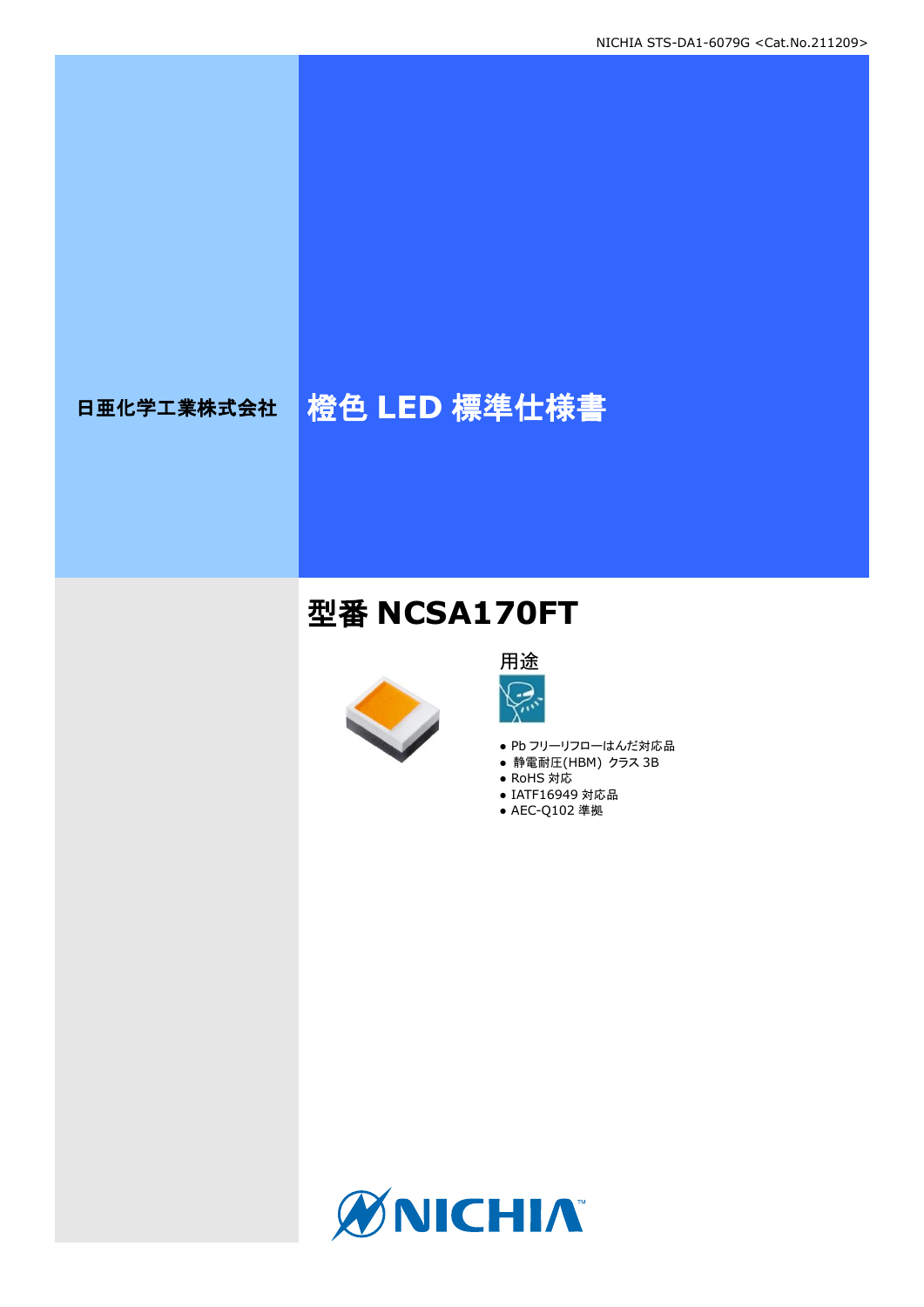## 規格

## (1) 絶対最大定格

| 項目        | 記号               | 最大定格           | 単位 |
|-----------|------------------|----------------|----|
| 順電流       | IF               | 1500           | mA |
| パルス順電流    | $I_{FP}$         | 3000           | mA |
| 静電耐圧(HBM) | <b>VESD</b>      | 8              | kV |
| 逆方向許容電流   | $I_{R}$          | 85             | mA |
| 許容損失      | $P_D$            | 5.58           | W  |
| 動作温度      | $T_{\text{opt}}$ | $-40 \sim 125$ | °C |
| 保存温度      | $T_{\text{stg}}$ | $-40 \sim 125$ | °C |
| ジャンクション温度 | Tı               | 150            | °C |

\* TJ=25°C での値です。

\* 静電耐圧(HBM)は ANSI/ESDA/JEDEC JS-001 のクラス 3B です。

\* 動作温度ははんだ接合部温度(TS)での値です。

#### (2) 特性

| 項目   |   | 記号                   | 条件             | 標準   | 最大  | 単位   |
|------|---|----------------------|----------------|------|-----|------|
| 順電圧  |   | VF                   | $I_F = 1000mA$ | 3.25 |     |      |
| 光束   |   | $\Phi_{v}$           | $I_F = 1000mA$ | 280  |     | lm   |
|      | X |                      | $I_F = 1000mA$ | 0.57 |     |      |
| 色度座標 |   | ۰                    | $I_F = 1000mA$ | 0.42 |     | -    |
|      |   | $R_{\theta}$ JS_real |                | 4.6  | 5.0 |      |
| 熱抵抗  |   | Rejs el              |                | 3.3  | 3.7 | °C/W |

\* TJ=25°C での値です。順電圧、光束、色度座標は、パルス幅 0.05msec、デューティー比 1%の連続矩形波により測定しています。

\* 光束は、CIE 127:2007 に準拠した国家標準校正値と整合をとっています。

\* 色度座標は、CIE 1931 色度図に基づくものとします。

\* 熱抵抗 RθJS\_realは電力変換効率(ηe=27%)を考慮した値です。JESD51 をご参照ください。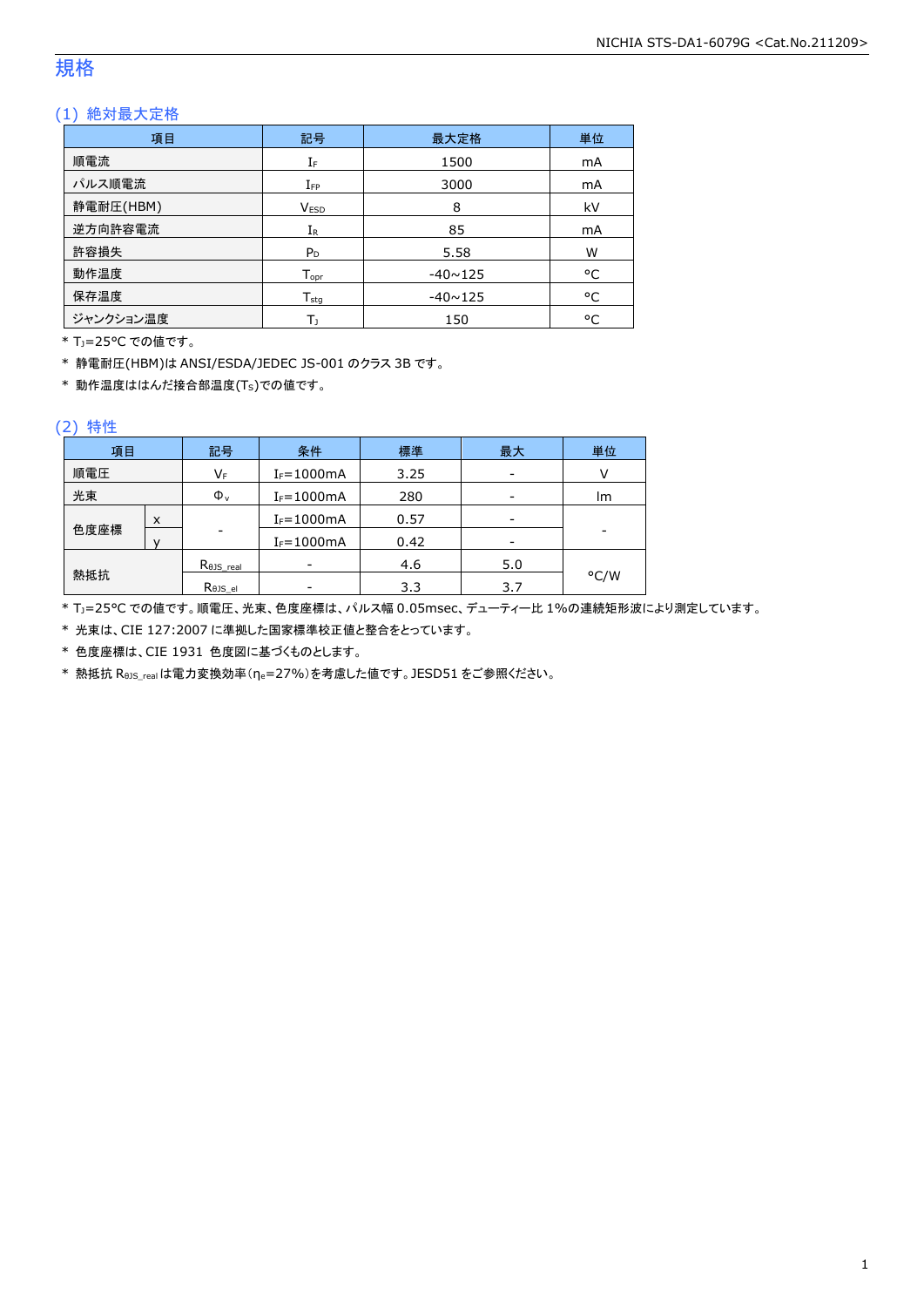## ランク分け

| 項目  | ランク              | 最小  | 最大  | 単位 |  |
|-----|------------------|-----|-----|----|--|
| 順電圧 | -                | 2.9 | 3.5 |    |  |
|     | R300             | 300 | 325 |    |  |
| 光束  | R <sub>275</sub> | 275 | 300 | lm |  |
|     | R250             | 250 | 275 |    |  |

色度範囲

|   | ランク L3 |       |       |       |  |
|---|--------|-------|-------|-------|--|
| x | 0.576  | 0.549 | 0.562 | 0.589 |  |
|   | 0.407  | 0.425 | 0.438 | 0411  |  |

\* Tj=25°C での値です。パルス幅 0.05msec、デューティー比 1%の連続矩形波により測定しています。

\* 順電圧は±0.05V の公差があります。

\* 光束は±5%の公差があります。

\* 色度は±0.003 の公差があります。

\* 1 注文単位に対して上記のランクを納入します。又、その納入比率は問わないものとします。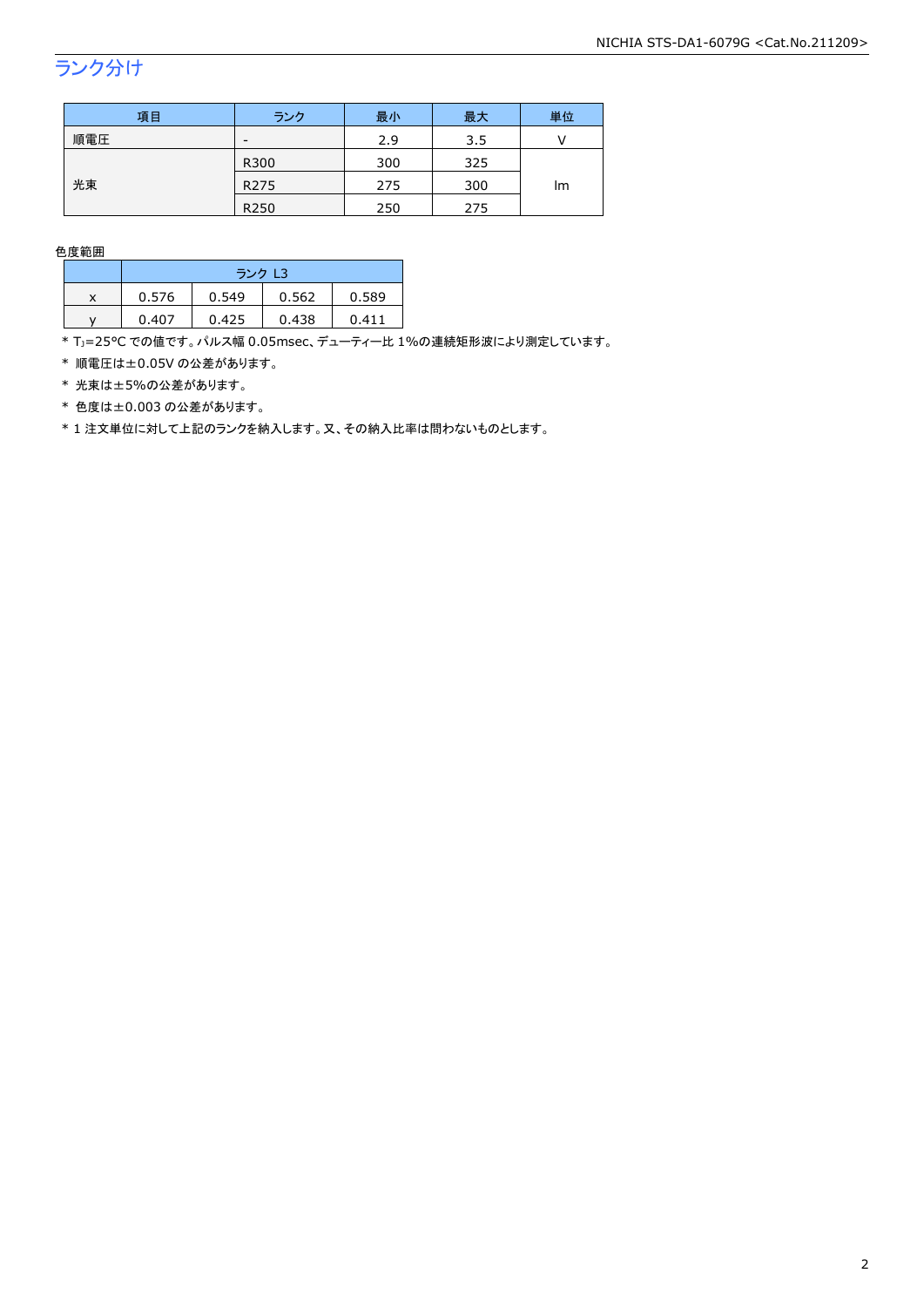色度図



3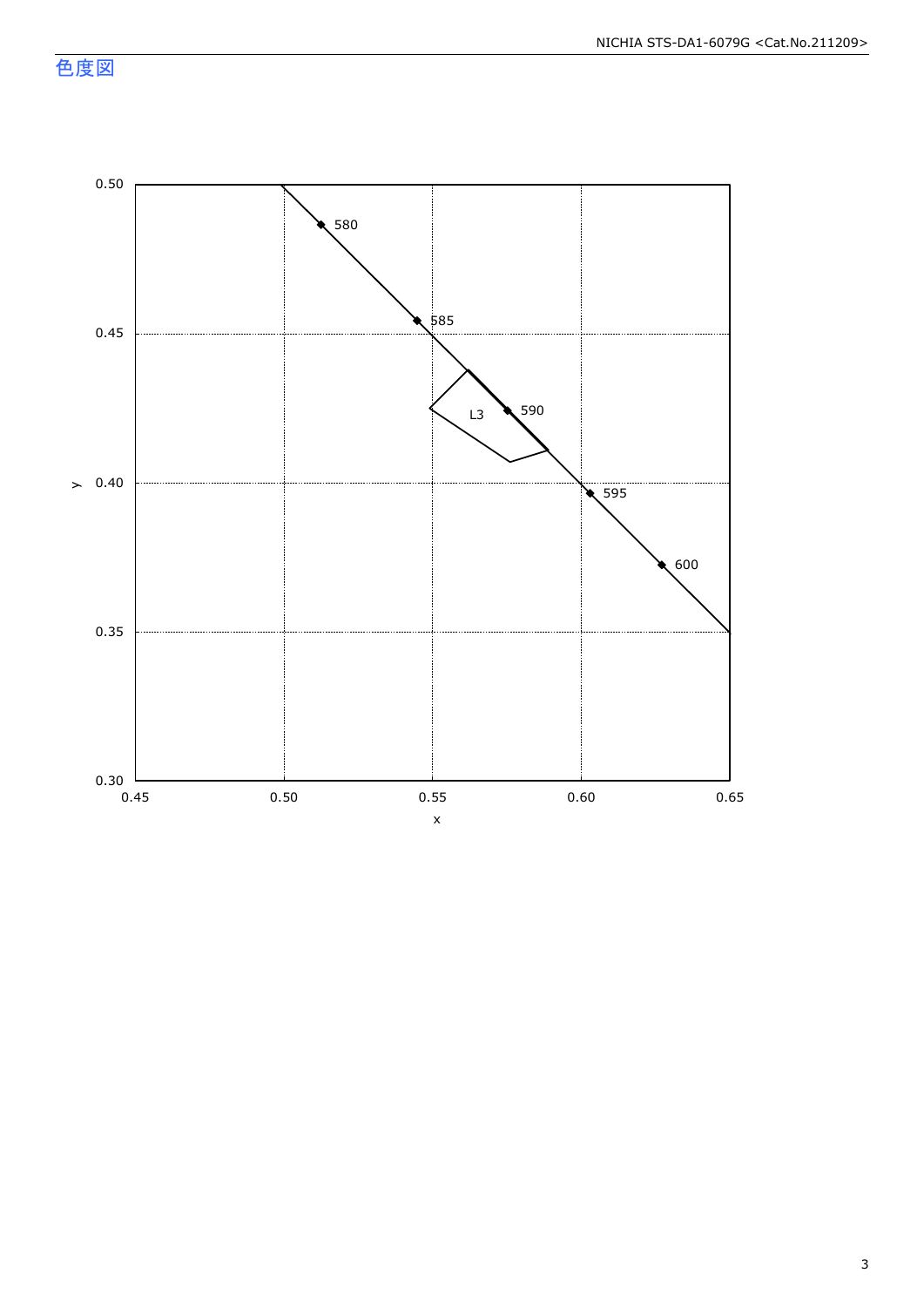## 外形寸法

This product complies with RoHS Directive. \* 本製品はRoHS指令に適合しております。

Part No. NCSx170F

No. STS-DA7-16813A<br>(単位 Unit: mm,公差 Tolerance: ±0.05)



| 項目 Item                                           | 内容 Description                    |
|---------------------------------------------------|-----------------------------------|
| パッケージ材質                                           | セラミックス                            |
| Package Materials                                 | Ceramics                          |
| 蛍光体板材質                                            | 硬質ガラス+シリコ―ン樹脂(蛍光体入り)              |
| Phosphor sheet                                    | Hard Glass                        |
| Materials                                         | and Silicone Resin(with phosphor) |
| 封止樹脂材質<br><b>Encapsulating Resin</b><br>Materials | シリコーン樹脂<br>Silicone Resin         |
| 雷極材質                                              | 金メッキ                              |
| <b>Electrodes Materials</b>                       | Au-plated                         |
| 質量<br>Weight                                      | 0.0058q(TYP)                      |

\* バリは寸法に含まないものとします。

Dimensions do not include mold flash. \* 製品高さは、裏面電極から発光エリアまでの寸法です。

The height of LED package is from the bottom of back electrode to the surface of emitting area.

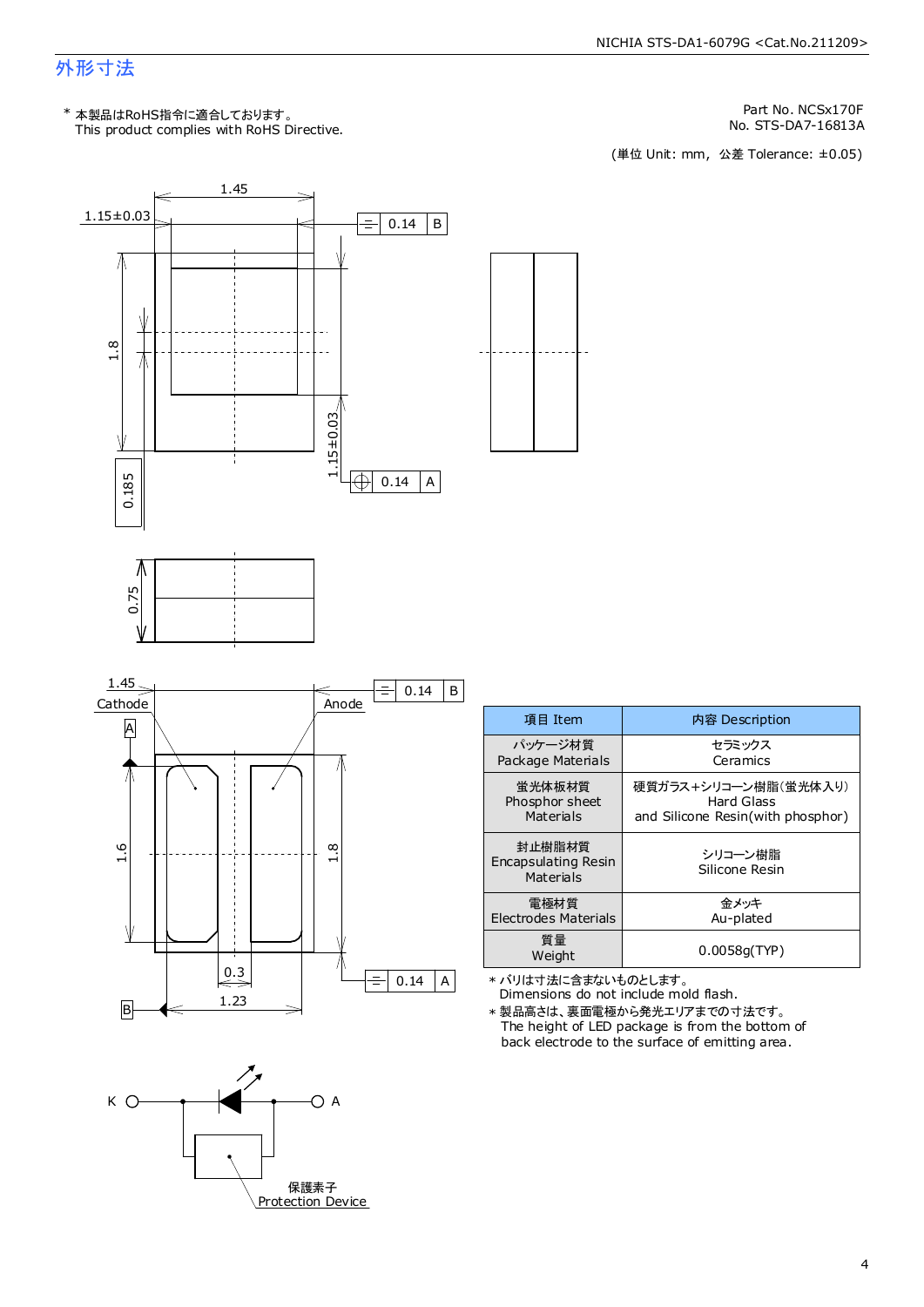## はんだ付け

● リフロー条件(Pb フリーはんだ使用時)







(単位 Unit: mm)

- \* 本製品は、リフロー対応品です。ディップはんだ、手はんだについては保証できません。
- \* リフローはんだは 2 回までとして下さい。
- \* ご使用のはんだ推奨条件を基にリフロープロファイルを設定して下さい。
- \* ピーク温度からの冷却温度勾配が緩やかになるように配慮して、急冷却を避けて下さい。
- \* 大気リフローの場合、リフロー時の熱や雰囲気の影響により、光学的劣化を起こすことがあります。リフローに際しては、窒素リフローを推奨します。
- \* 本製品は、発光面にガラスを用いているため、過度な力が加わると傷、欠け、割れ、製品の変形、断線や信頼性に影響を及ぼす恐れがあります。 推奨実装条件:

専用ノズルを推奨します。(下図ノズル図面参照)

ノズル接触部:

蛍光体板の中心。(以下の右から 2 番目の図参照)



 上図のように蛍光体板端を吸着すると欠け、割れ発生の原因となります。 実装圧力 3.5N/m㎡以下 ※但し、最大荷重 5N 以下 吸引圧力 8N/c ㎡以下(0.8kgf/c ㎡以下)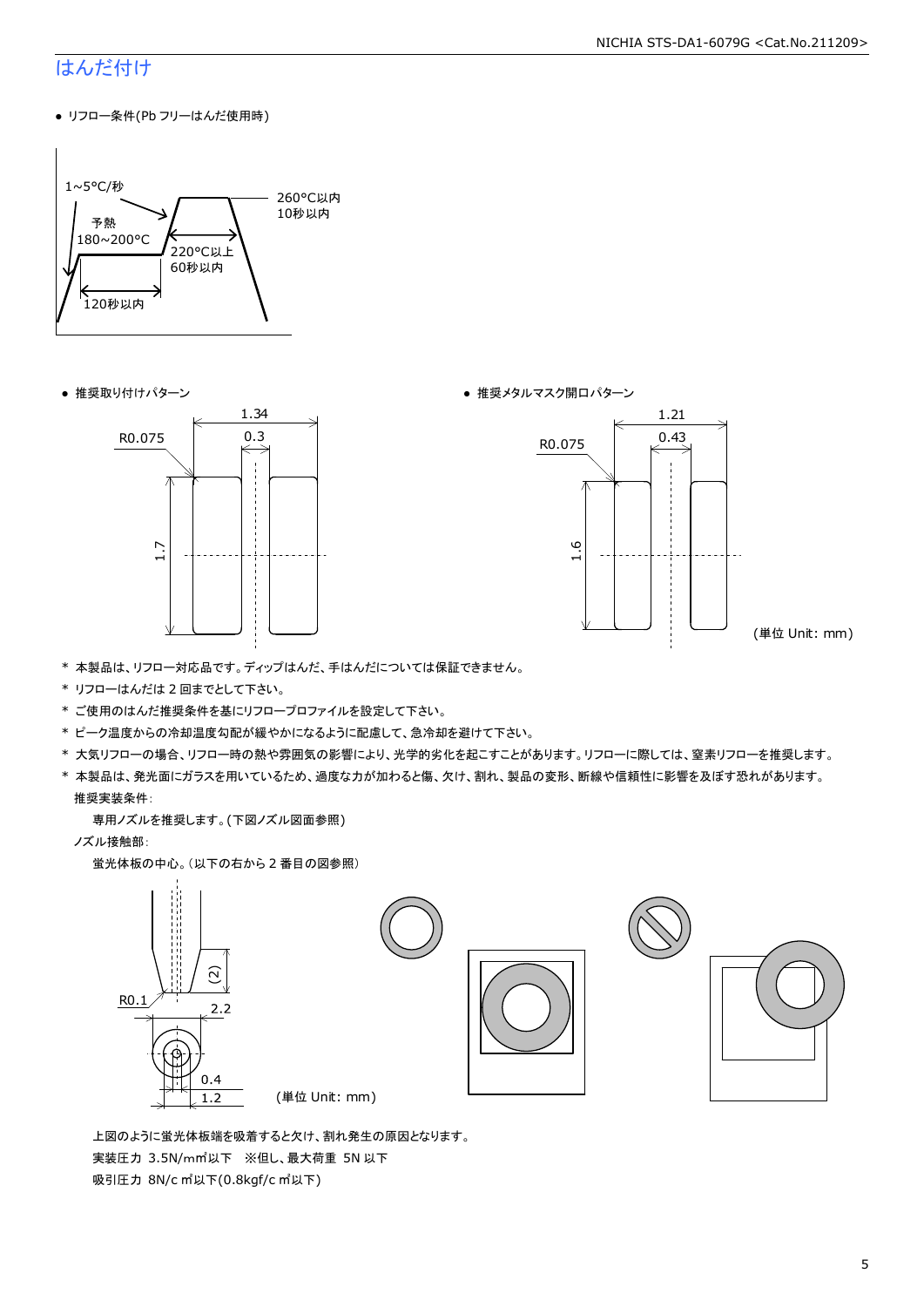- \* 基本的にはんだの取り付け後の修正は行わないで下さい。やむをえず修正する場合は、ホットプレートを使用して下さい。また、事前に修正による特性の 劣化のなきことを確認の上行って下さい。
- \* はんだ付け時、加熱された状態で LED にストレスを加えないで下さい。
- \* 実装機を使用する場合は、本製品にあった吸着ノズルを選定下さい。
- \* あくまで推奨ランドは LED を問題無く取り付けられるランドサイズとなっています。高密度実装などで実装精度が必要となる場合は、それに適したランド形 状を検討下さい。
- \* フラックスを使用する場合はノンハロゲンタイプを推奨します。また LED に直接フラックスがかかるような工程設計は行わないで下さい。
- \* 取り付けパターンに対して、はんだ種類及びはんだ塗布量が問題ないことを事前に確認して下さい。
- \* 電極パターンが全てパッケージの裏面にあるため、はんだ部が外観では確認できません。貴社にてはんだ条件を充分に確認の上でご使用下さい。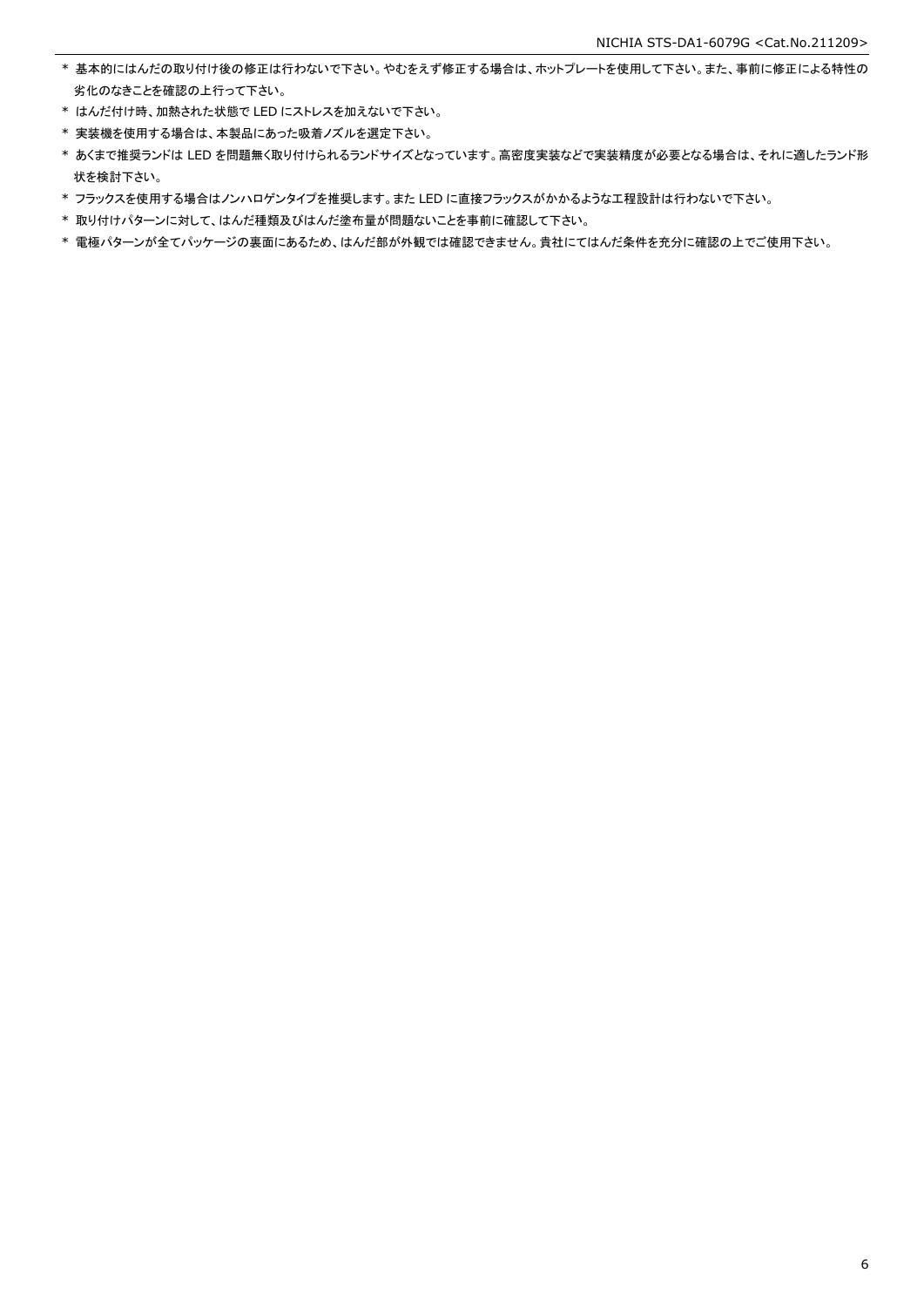## テーピング仕様

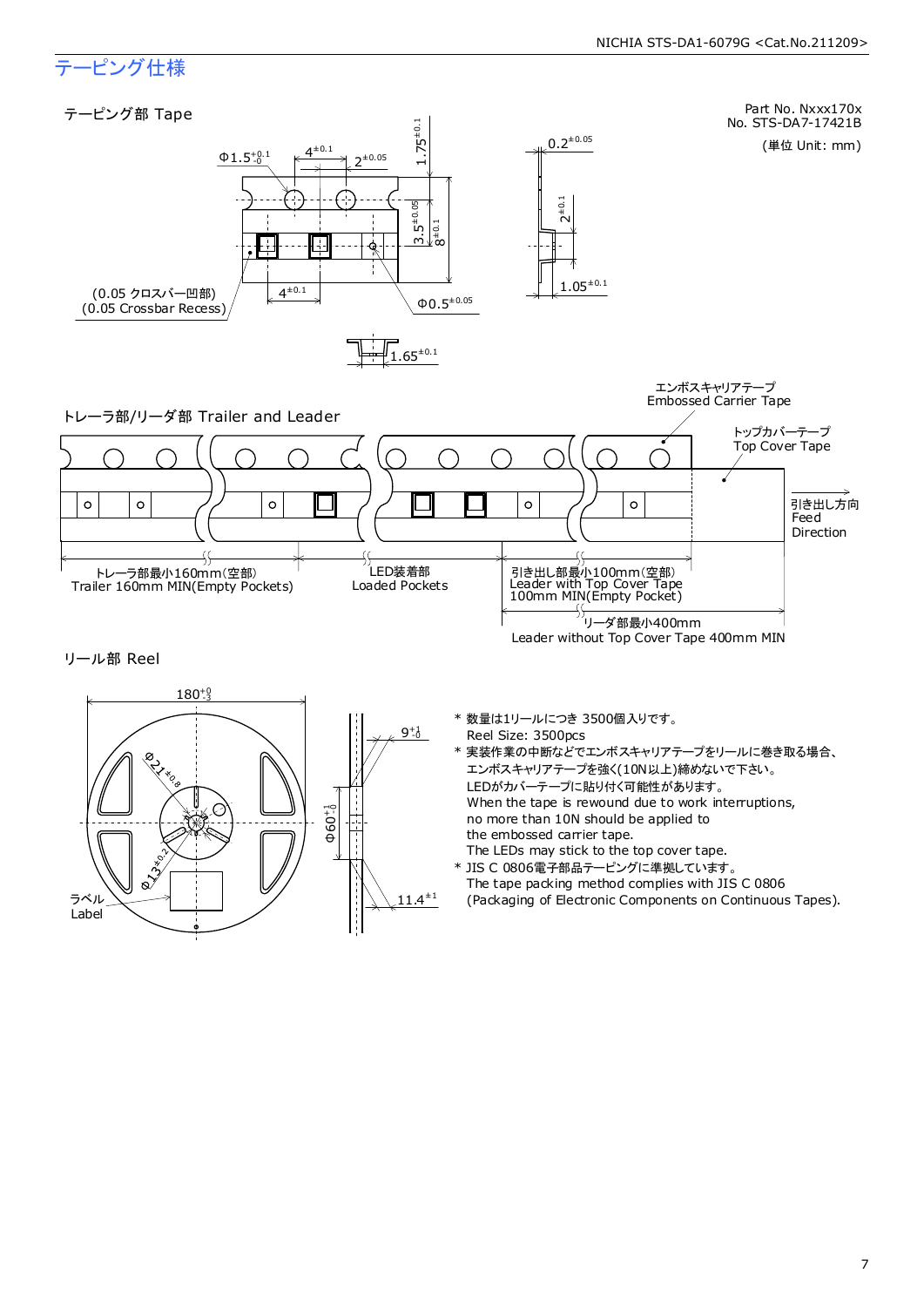## 梱包仕様

Reels are shipped with desiccants in heat-sealed moisture-proof bags. シリカゲルとともにリールをアルミ防湿袋に入れ、熱シールにより封をします。

No. STS-DA7-0006F Part No. Nxxxxxxx



Label ラベル  $\mathscr{D}$ NICHIA XXXX LED PART NO.: **Nxxxxxxx** \*\*\*\*\*\*\* LOT: YMxxxx-RRR QTY.: PCS<br>RoHS INAKA, ANAN, TOKUSHIMA, JA

Moisture-proof bags are packed in cardboard boxes with corrugated partitions. アルミ防湿袋を並べて入れ、ダンボールで仕切ります。





- 客先型名が設定されていない場合は空白です。 客先型名を\*\*\*\*\*\*\*で示します。 If not provided, it will not be indicated on the label. \*\*\*\*\*\*\* is the customer part number.
- For details, see "LOT NUMBERING CODE" in this document. ロット表記方法についてはロット番号の項を<br>参照して下さい。 \*
- The label does not have the RANK field for un-ranked products. ランク分けがない場合はランク表記はありません。 \*
- Products shipped on tape and reel are packed in a moisture-proof bag. They are shipped in cardboard boxes to protect them from external forces during transportation. 本製品はテーピングしたのち、輸送の衝撃から保護するためダンボールで梱包します。 \*
- Do not drop or expose the box to external forces as it may damage the products. 取り扱いに際して、落下させたり、強い衝撃を与えたりしますと、製品を損傷させる原因になりますので注意して下さい。 \*
- Do not expose to water. The box is not water-resistant. ダンボールには防水加工がされておりませんので、梱包箱が水に濡れないよう注意して下さい。 \*
- \* Using the original package material or equivalent in transit is recommended. 輸送、運搬に際して弊社よりの梱包状態あるいは同等の梱包を行って下さい。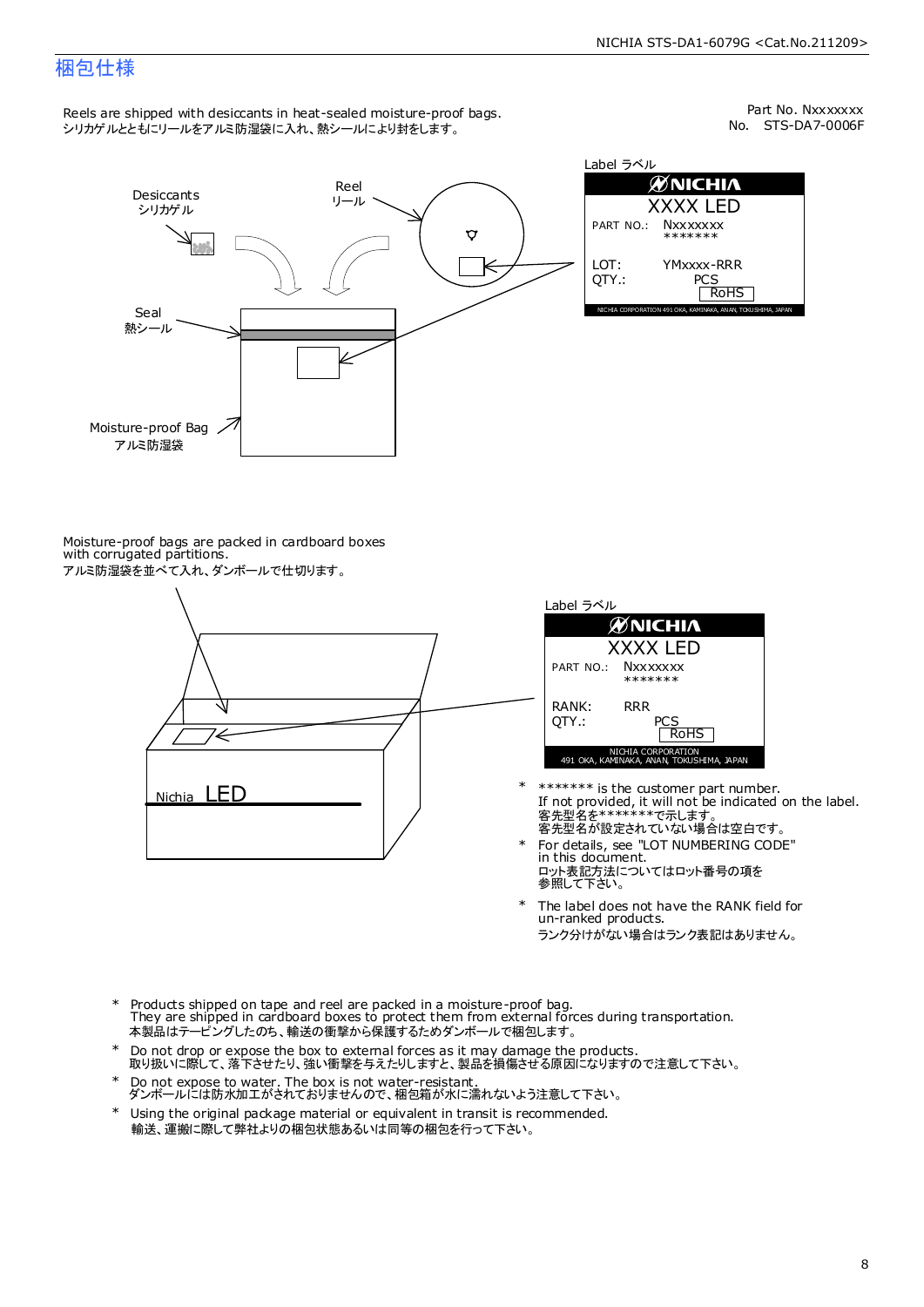## ロット番号

ロット番号は以下のように英数字で表記します。

- YMxxxx RRR
- Y 製造年

| 年    |   |
|------|---|
| 2020 | Κ |
| 2021 |   |
| 2022 | м |
| 2023 | Ν |
| 2024 | ი |
| 2025 | P |

#### M - 製造月

| 肙 | м | 月  | М |
|---|---|----|---|
|   |   |    |   |
|   |   | 8  | 8 |
|   | ີ | 9  | q |
|   |   | 10 |   |
|   |   | 11 | в |
| 6 |   | 12 |   |

 xxxx-当社管理番号 RRR-色度ランク、光束ランク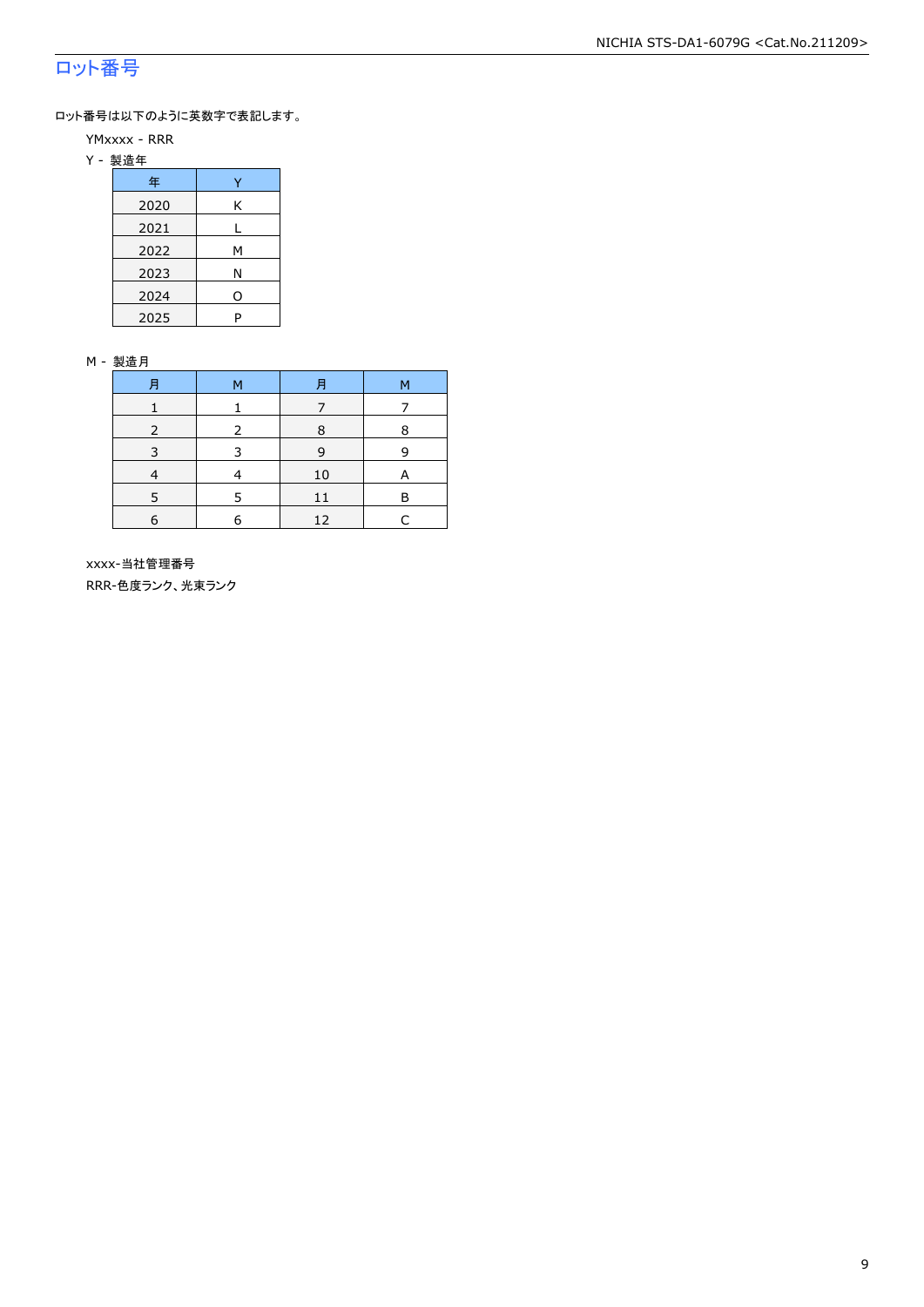## ディレーティング特性

Part No. NCSx170F No. STS-DA7-17448B









## **Solder Temperature(Cathode Side) vs Allowable Forward Current**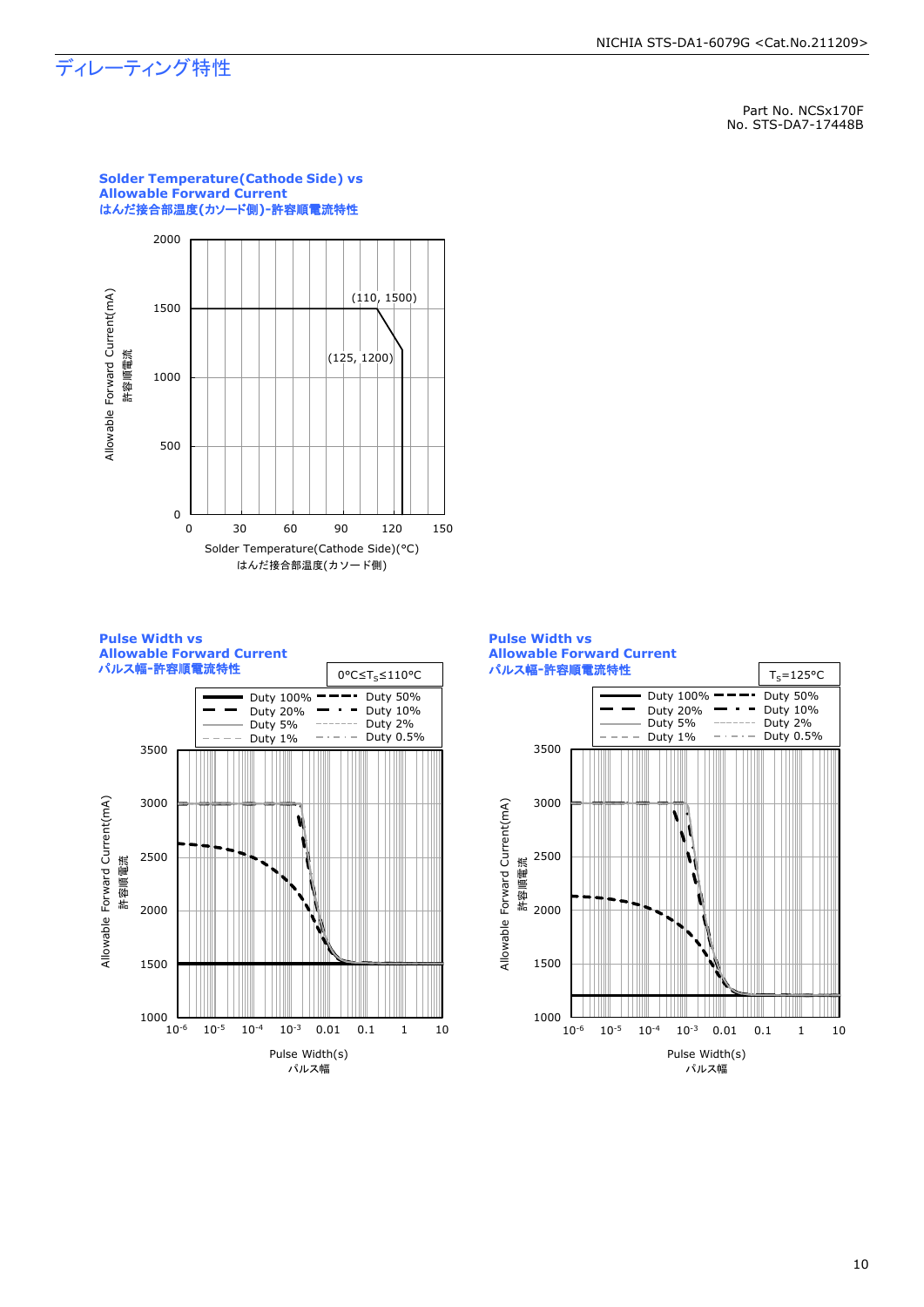## 光学特性

\* All characteristics shown are for reference only and are not guaranteed. 本特性は参考です。

Part No. NCSA170F No. STS-DA7-16814B

\* Characteristics measured in a continuous square wave pulse mode with a pulse width of 0.05msec and a duty cycle of 1%. パルス幅0.05msec、デューティー比1%の連続矩形波により測定しています。



**Directivity**  指向特性

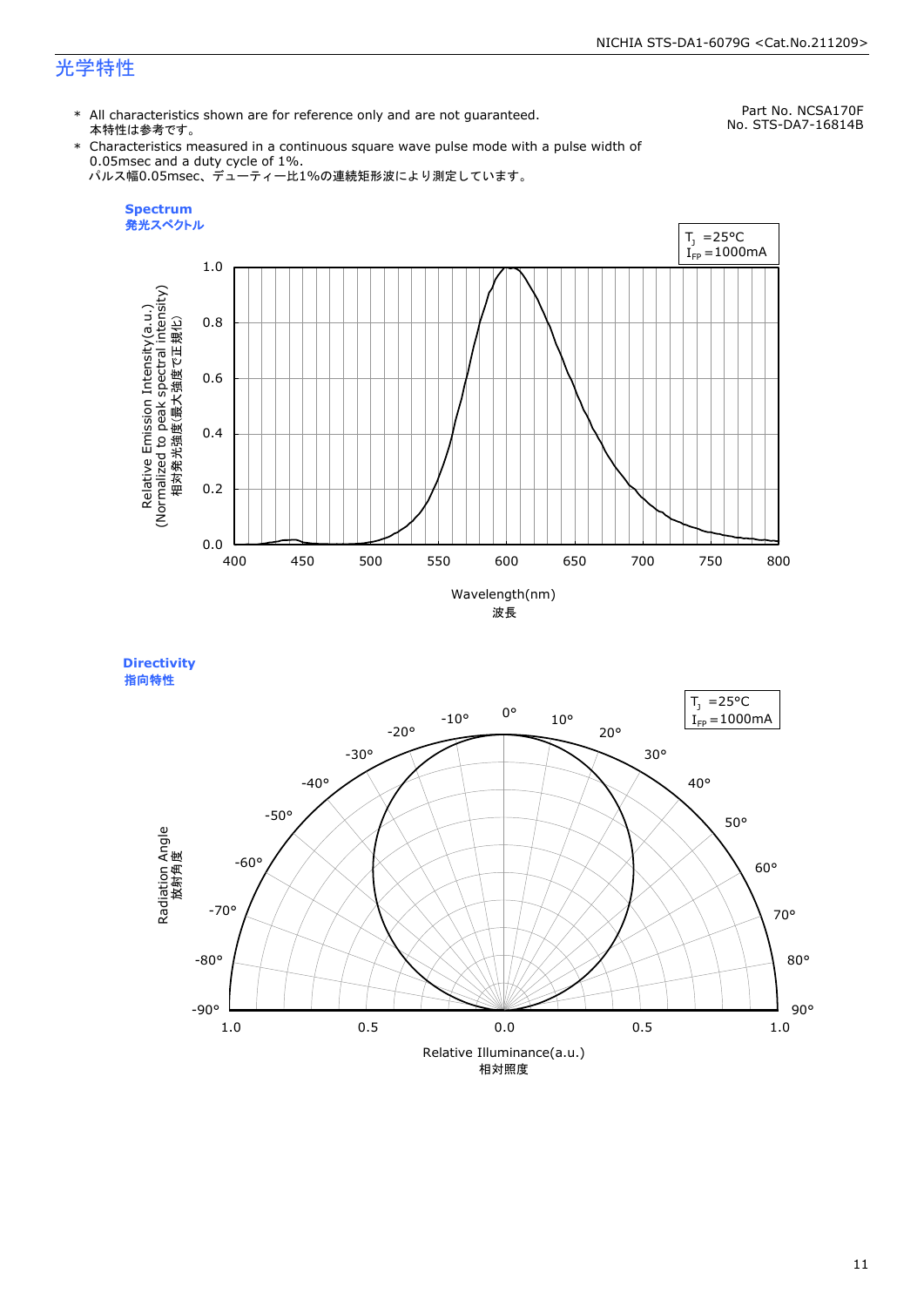## 電流温度特性

\* All characteristics shown are for reference only and are not guaranteed. 本特性は参考です。

Part No. NCSA170F No. STS-DA7-16815B

\* Characteristics measured in a continuous square wave pulse mode with a pulse width of 0.05msec and a duty cycle of 1%.

パルス幅0.05msec、デューティー比1%の連続矩形波により測定しています。





**Forward Current vs Relative Luminous Flux**

順電流**-**相対光束特性



**Junction Temperature vs Relative Luminous Flux** ジャンクション温度**-**相対光束特性

Relative Luminous Flux(a.u.)

Relative Luminous Flux(a.u.)

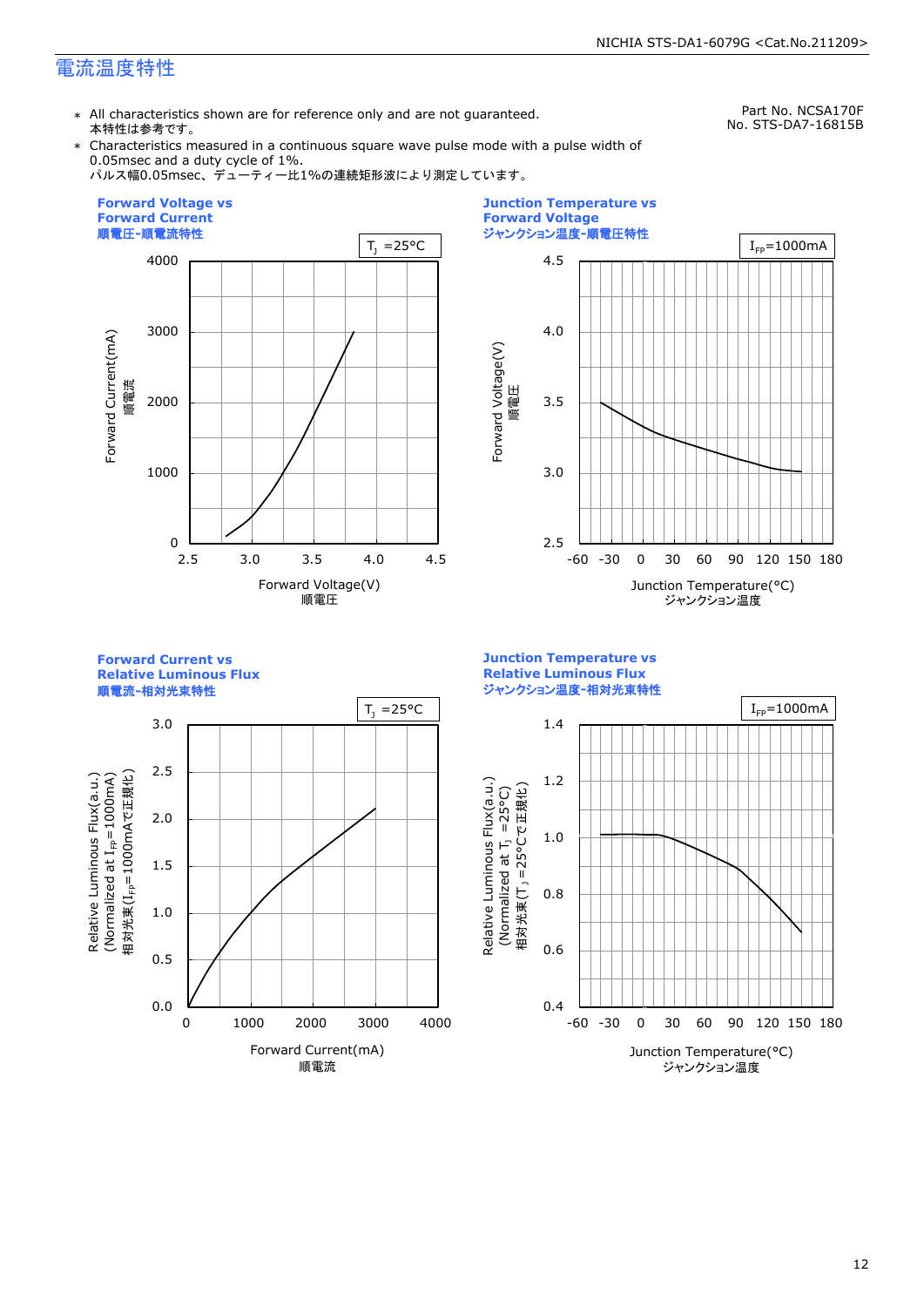## 電流温度特性

\* All characteristics shown are for reference only and are not guaranteed. 本特性は参考です。

Part No. NCxA170F No. STS-DA7-16809B

\* Characteristics measured in a continuous square wave pulse mode with a pulse width of 0.05msec and a duty cycle of 1%.







x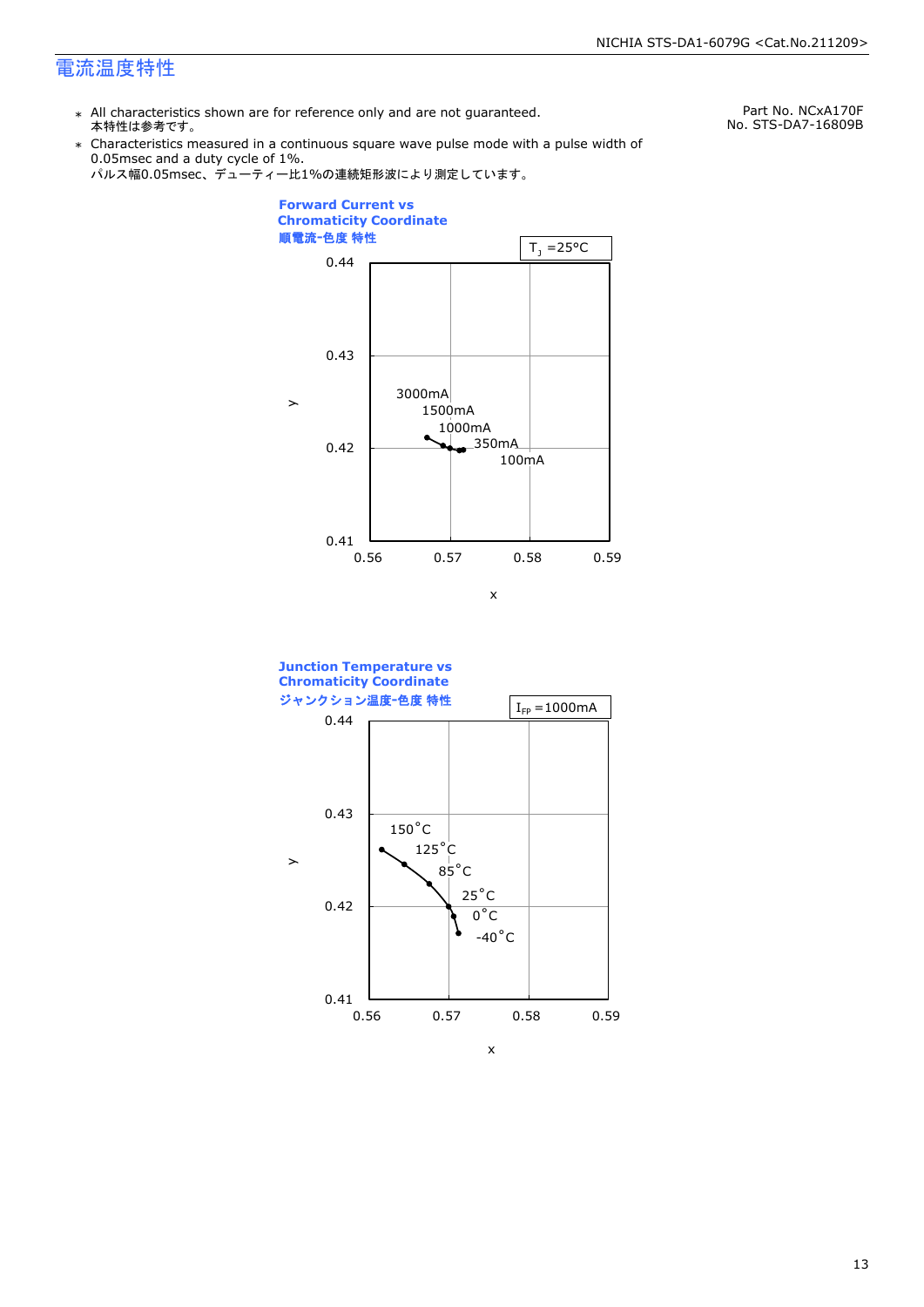## 信頼性

## (1) 試験項目と試験結果

| 試験項目                | 参照規格                             | 試験条件                                                                   | 試験時間      | 故障判定<br>基準 No. | 故障数/試験数 |
|---------------------|----------------------------------|------------------------------------------------------------------------|-----------|----------------|---------|
| はんだ耐熱性<br>(リフローはんだ) | <b>JEITA ED-4701</b><br>300 301  | T <sub>sld</sub> =260°C, 10 秒, 2 回<br>(前処理 85℃, 60%, 168 時間)           |           | #1             | 0/10    |
| はんだ付け性              | <b>JEITA ED-4701</b><br>303 303A | $T_{\text{std}} = 245 \pm 5^{\circ}$ C, 5 秒<br>鉛フリーはんだ(Sn-3.0Ag-0.5Cu) |           | #2             | 0/10    |
| 熱衝撃(気相)             |                                  | -40°C(15 分)~125°C(15 分)                                                | 1000 サイクル | #1             | 0/22    |
| 高温連続動作              |                                  | $T_A = 85^{\circ}$ C, I <sub>F</sub> =1200mA                           | 1000 時間   | #1             | 0/10    |
| 高温高湿点滅動作            |                                  | $T_A = 85^{\circ}$ C, RH = 85%<br>I <sub>F</sub> =1200mA(30 分 ON/OFF)  | 1000 時間   | #1             | 0/10    |
| 静雷破壊                | ANSI/ESDA/<br>JEDEC JS-001       | HBM, 8kV, 1.5kΩ, 100pF, 順逆 1 回                                         |           | #1             | 0/10    |

注記:

1) 熱抵抗 RθJA≈16℃/W

2) 測定は LED が常温に戻ってから行います。

#### (2) 故障判定基準

| 基準 No. | 項目                  | 条件              | 判定基準            |
|--------|---------------------|-----------------|-----------------|
|        |                     |                 | <初期値×0.9        |
| #1     | 順電圧(VF)             | $I_F = 1000mA$  | >初期値×1.1        |
|        |                     |                 | <初期値×0.8        |
|        | 光束(Φ <sub>ν</sub> ) | $I_F = 1000$ mA | >初期値×1.2        |
| #2     | はんだぬれ性              | -               | はんだぬれ面積率が 95%未満 |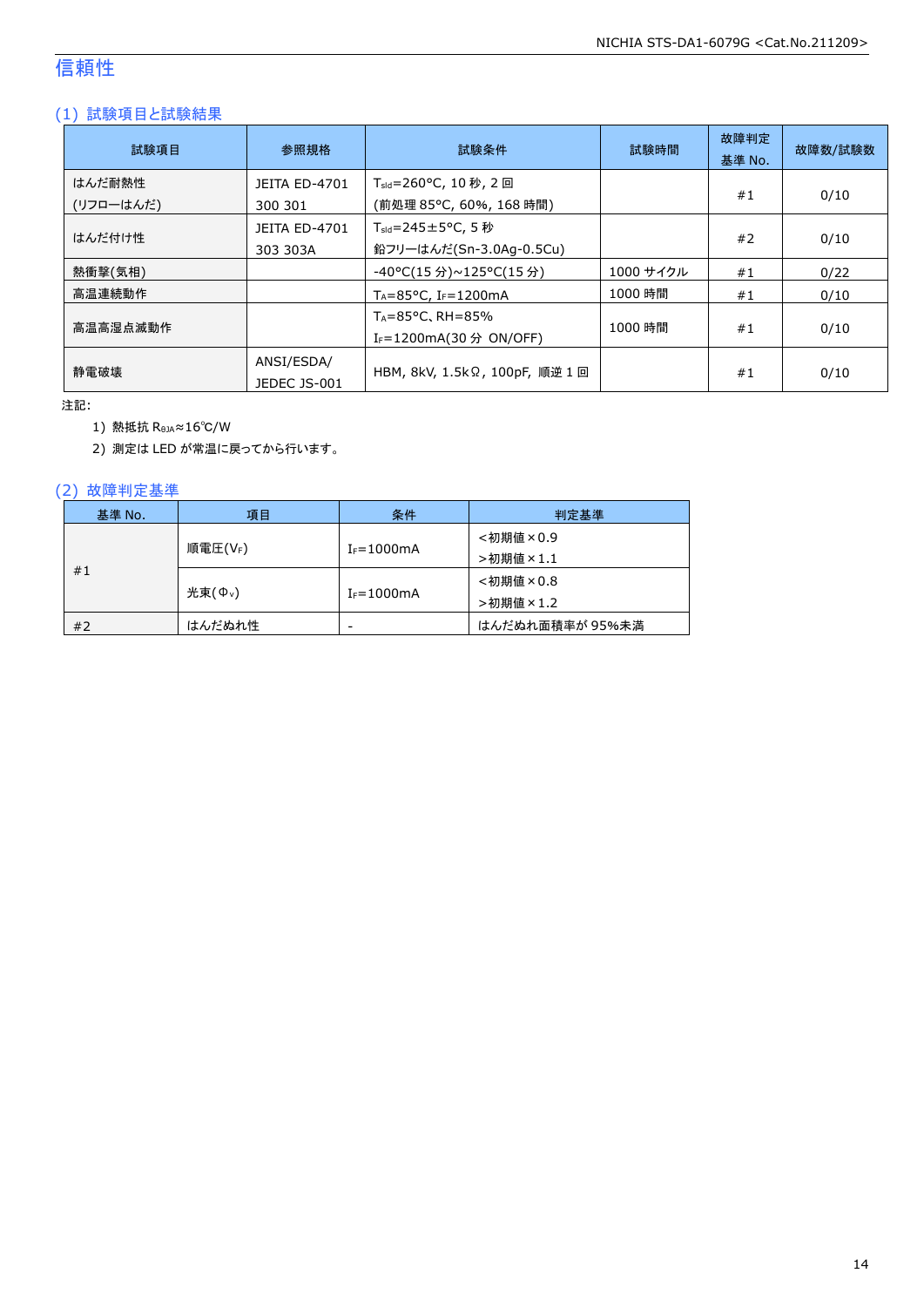## 注意事項

#### (1) 保管

|    | 条件        | 温度                     | 湿度          | 期間              |
|----|-----------|------------------------|-------------|-----------------|
|    | アルミ防湿袋開封前 | $30^{\circ}$ C<br>以下   | 90%RH<br>以下 | ∛入日より1年以内<br>納. |
| 保管 | アルミ防湿袋開封後 | $30^{\circ}$ C<br>. 以下 | 70%RH<br>以下 | 年以内             |

● 本製品は、MSL2 に相当します。MSL については IPC/JEDEC STD-020 をご確認下さい。

- 本製品は、パッケージに吸収された水分がはんだ付け時の熱で気化膨張することにより、界面の剥離が発生し光学的劣化を起こす可能性があります。そ のためお客様にて実装するまでの、吸湿量を最小限に抑えるため防湿梱包を実施しております。アルミ防湿袋に入っているシリカゲルは吸湿が進むと青 色から赤色へ変色します。
- アルミ防湿袋を開封後は上記の条件を越えないようにはんだ付けを完了下さい。万一未使用の LED が残った場合は、シリカゲル入り密閉容器等で保管 下さい。なお当社防湿袋に戻し、再封印することを推奨します。
- 電極部分は、金メッキが施されております。腐食性ガス等を含む雰囲気にさらされますと、メッキ表面が変質し、はんだ付け性に問題が生じる事がありま す。保管時は密閉容器等で保管して下さい。なお当社防湿袋に戻し、再封印することを推奨します。
- 実機に使用する部材(パッキン、接着剤など)については、メッキ表面への影響を考慮して、硫黄成分を含有しているものの使用を避けて下さい。メッキの 表面異常は、導通・接続不良に繋がる可能性があります。また、パッキンを使用する場合は、シリコーンゴム材質のものを推奨します。その際、低分子量 のシロキサンによる機器の接点不良に注意して下さい。
- 急激な温度変化のある場所では、結露が起こりますので温度変化の少ない場所に保管して下さい。
- 埃の多い環境での保管は避けて下さい。
- 直射日光や室温を超えるような環境に長期間さらさないで下さい。

#### (2) 使用方法

● LED 毎に絶対最大定格を超えないように回路設計を行って下さい。LED 毎に定電流駆動することを推奨致します。また定電圧駆動する場合は、(A)の回 路は LED の順電圧の影響により LED に流れる電流がばらつく可能性がありますので、(B)の回路を推奨します。



- 本製品は、順方向電流駆動でご使用下さい。また、非点灯時には順逆とも電圧がかからないように配慮下さい。特に逆電圧が連続的に加わる状態は、マ イグレーションを発生させる可能性があり、素子にダメージを与える場合がありますので避けて下さい。長時間使用しない場合は、安全のために必ず主電 源スイッチを切って下さい。
- 本製品は LED の諸特性が安定する定格電流の 10%以上でご使用されることを推奨します。
- 雷サージなどの過電圧が LED に加わらないようにして下さい。
- 屋外で使用される場合は、十分な防水対策、湿度対策、塩害対策を施してご使用下さい。

#### (3) 取り扱い上の注意

- 素手で本製品を取り扱わないで下さい。表面が汚れ、光学特性に影響を及ぼすことがあります。また場合によっては、製品の変形や断線が起こり、不灯 の原因になることがあります。
- ピンセットで本製品を取り扱う場合は、製品へ過度な圧力を掛けないようにして下さい。樹脂部の傷、欠け、剥がれ、製品の変形や断線が起こり、不灯の 原因となります。
- 本製品を落下させてしまった場合には、製品の変形などが発生することがありますのでご注意下さい。
- 本製品の実装後に基板は積み重ねしないで下さい。実装した基板を重ねると、基板が樹脂部に衝撃を与え樹脂部の傷、欠け、剥がれ、変形・断線、LED 剥がれが発生し、不灯の原因になります。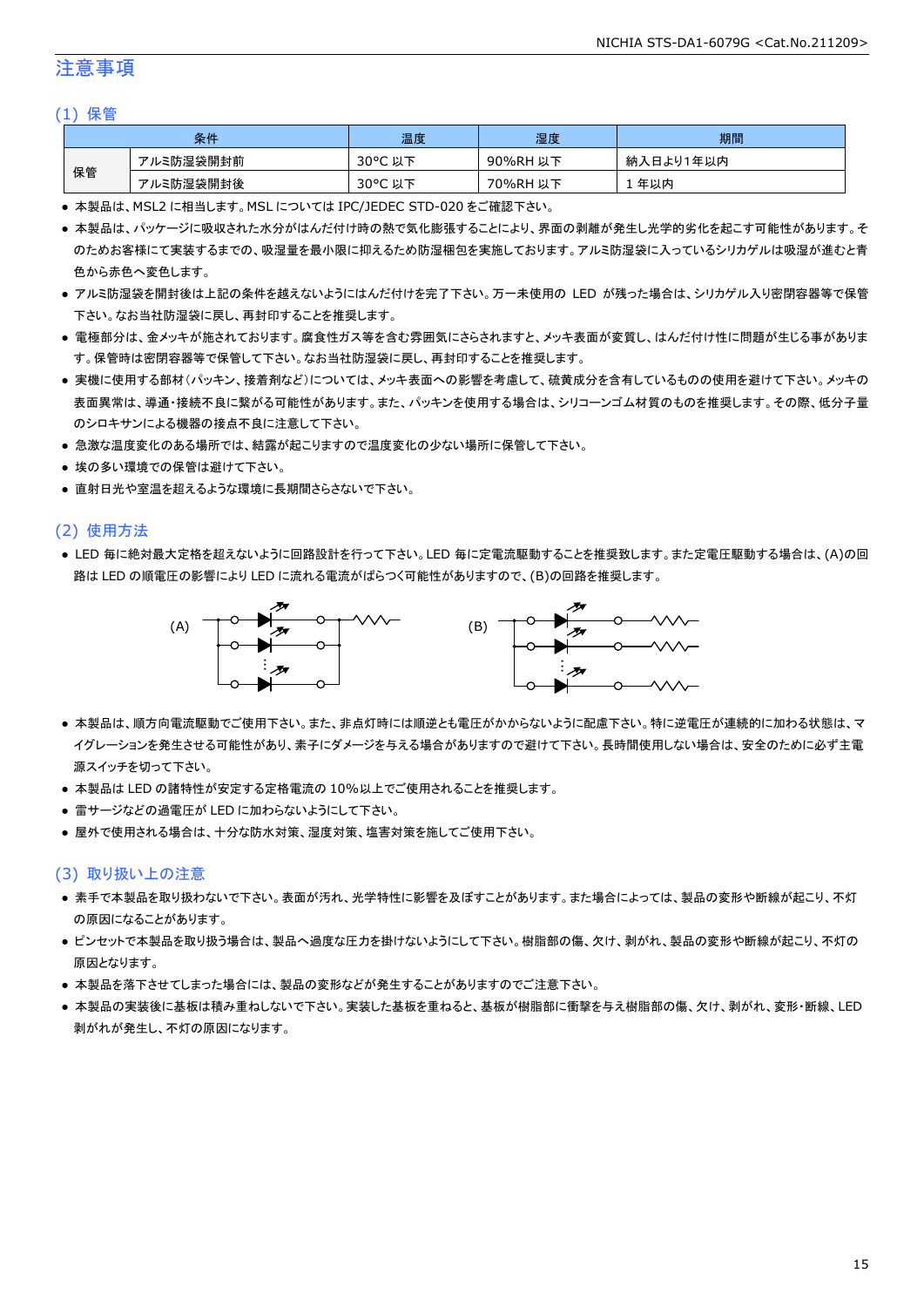#### (4) 設計上の注意

- LED を基板にはんだ付けした後の基板分割工程などで基板が曲がると、パッケージ割れが発生することがありますので基板のたわみやねじりに対して極 力ストレスの加わらないような LED 配置にして下さい。
- 基板分割部では LED の取り付け位置によって機械的ストレスが変化しますので、最もストレスが加わらないような位置に配置して下さい。
- 基板分割時は、手割りを避け、専用治具にて行って下さい。
- LED 周辺で使用する部材(筐体、パッキン、接着剤、2 次レンズ、レンズカバー、グリスなど)から放出された揮発性有機化合物は、LED の発光面を透過す る可能性があります。特に密閉に近い状態では、これらの揮発性有機化合物が熱や光子エネルギーにさらされると変色が起こり LED の光出力が大幅に 低下したり、色ずれが発生する可能性があります。また、空気の循環をよくすることで、光出力の低下や色ズレが改善されることがあります。予め実機点灯 試験による光学評価で異常なきことの確認をお願いします。
- はんだ種類や基板仕様の組み合わせ等によっては、使用時の熱ストレスによりはんだクラックが発生する恐れがあります。基板仕様は、基材や絶縁層の 種類、製品取り付けパターンのデザインなど、多数の組み合わせがあるため、事前検証を想定している最終製品にて行ってください。
- 金属ベース基板を使用する際には事前検証を十分行って下さい。使用時の熱ストレスによりはんだクラックが発生する恐れがあります。金属ベース基板 の絶縁層は、低弾性絶縁層を推奨します。
- 基板の製品取り付けパターン部及び製品直下部には、ソルダーレジストがかからない構造(下図参照、 Non Solder Mask Defined パッド(以下 NSMD))を推奨します。



#### (5) 静電気に対する取り扱い

● 本製品は静電気やサージ電圧に敏感で、素子の損傷や信頼性低下を起こすことがあります。取り扱いに際しては、以下の例を参考に静電気対策を十分 行って下さい。

 リストストラップ、導電性衣類、導電靴、導電性床材等による電荷の除去 作業区域内の装置、治具等の接地による電荷の除去

導電性材料による作業台、保管棚等の設置

- 使用機器、治具、装置類や作業区域内は適切に接地をして下さい。また、実装される機器等についてもサージ対策の実施を推奨します。
- 治具、装置類にガラスやプラスチックなどの絶縁体を使用される場合は以下の例を参考に対策を十分行って下さい。

 導電性材料による導電化 加湿による帯電防止

除電器(イオナイザ)による電荷の中和

- 本製品を機器に実装後、特性検査をする際には、静電気による損傷の有無も併せて確認して頂くようお願いします。電流を下げて(1mA 以下推奨)順電 圧検査又は発光検査を実施することで、損傷の有無は検出できます。
- 損傷した LED には、順方向の立ち上がり電圧が低下する、低電流で発光しなくなる等の異常が現れます。 不合格判定基準: (VF<2.0V at IF=0.5mA)

#### (6) 熱の発生

- 本製品をご使用の際は、熱の発生を考慮して下さい。通電時の素子の温度上昇は、実装する基板の熱抵抗や本製品の集合状態により変化します。熱の 集中を避け、本製品周囲の環境条件により最大ジャンクション温度(TJ)を超えることがないよう配慮下さい。
- 本製品周囲の温度条件(TA)により使用電流を決め放熱等の処理を施して下さい。